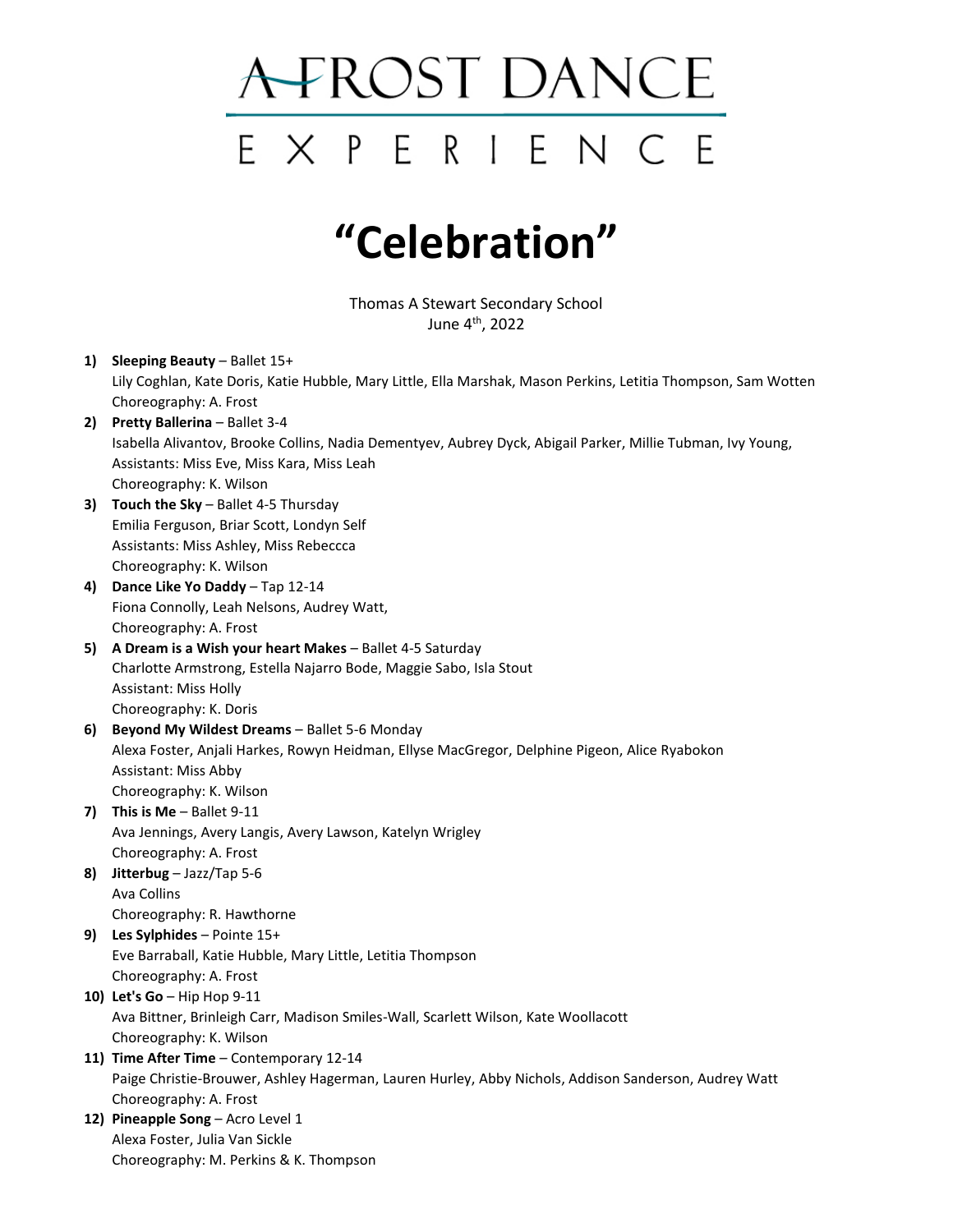**13) Could Have Been Me** – Jazz/Hip Hop 5-7 Estella Najarro Bode, Mackenzie Nielsen, Rosalyn Petreman Assistant: Miss Maura Choreography: K. Wilson **14) A Musical** – Musical Theatre 15+ Kaylea Dowson, Holly Heuchert, Katie Hubble, Miranda Moorcroft, Gabby Tewsley, Sam Wotten Choreography: R. Hawthorne **15) Mamma Mia** – Ballet 7-8 Saturday Lydia Parker, Kailani Yigit Choreography – K. Doris **16) ABC** – Tap 5-7 Alice Ryabokon, Julia Van Sickle Choreography: G. Lockman **17) Bruno** – Musical Theatre 10-12 Brinleigh Carr, Edee Couture, Dani Cowen, Abigail Effer, Myra Effer, Annabelle Lingard, Maeve O'Neill, Aviendha Wight Choreography: R. Hawthorne **18) Memories** – Ballet 12-14 Paige Christie-Brouwer, Alexis Deyell, Rebecca Edgerton, Mary Little, Miranda Moorcroft, Leah Nelsons, Abby Nichols, Makenna Smith, Audrey Watt Choreography: A. Frost **19) Unstoppable** – Acro Level 2 Anna Kenney, Leah MacMillan, Kennedy Whatman, Lindrian Wight Choreography: M. Perkins & K. Thompson **20) Take the A Train** – Competitive Tap 9-11 Ava Jennings, Avery Lawson, Katelyn Wrigley Choreography: A. Frost **21) J Team** – Hip Hop 7-9 Isla Buchan, Mila DeSalvo, Paisley Lowry, Julia Monks, Baya Morrissey, Gabriella Salfi, Abi Scott, Layla Wilson, Kailani Yigit Choreography: R. Hawthorne **22) Fast** – Competitive Hip Hop 9-11 Brinleigh Carr, Scarlett Wilson, Kate Woollacott Choreography: K. Wilson **23) A Tomorrow** – Contemporary 15-16 Maura Beyer-Gallagher, Holly Heuchert, Miranda Moorcroft, Zara Shiell, Letitia Thompson, Sam Wotten Choreography: A. Frost **24) Angel Eyes** – Competitive Musical Theatre 12-14 Rebecca Edgerton, Ashley Hagerman, Sydney Ross Choreography: R. Hawthorne **25) Shut Up and Dance** – Jazz 9-11 Keira Guppy, Ava Jennings, Anna Kenney, Avery Langis, Avery Lawson, Katelyn Wrigley Choreography: R. Hawthorne **26) Fix You** – Competitive Contemporary 12-14 Paige Christie-Brouwer, Lauren Hurley, Abby Nichols, Addison Sanderson, Audrey Watt Choreography: A. Frost **27) When Can I See You Again** – Jazz 7-9 Isla Buchan, Alexa Guppy, Baya Morrissey, Abi Scott, Everley Tooke Assistant: Miss Rebecca Choregraphy: G. Lockman **28) Run Away** – Contemporary 10-12 Mariloup Cahill, Macey Harvey, Leah Kenney, Sophia Monks, Elsa Norton, Maeve O'Neill, Kate Woollacott Choreography: K. Wilson **29) Song of Hope –** Competitive Ballet 9-11 Ava Jennings, Avery Langis, Avery Lawson, Katelyn Wrigley Choreography: A. Frost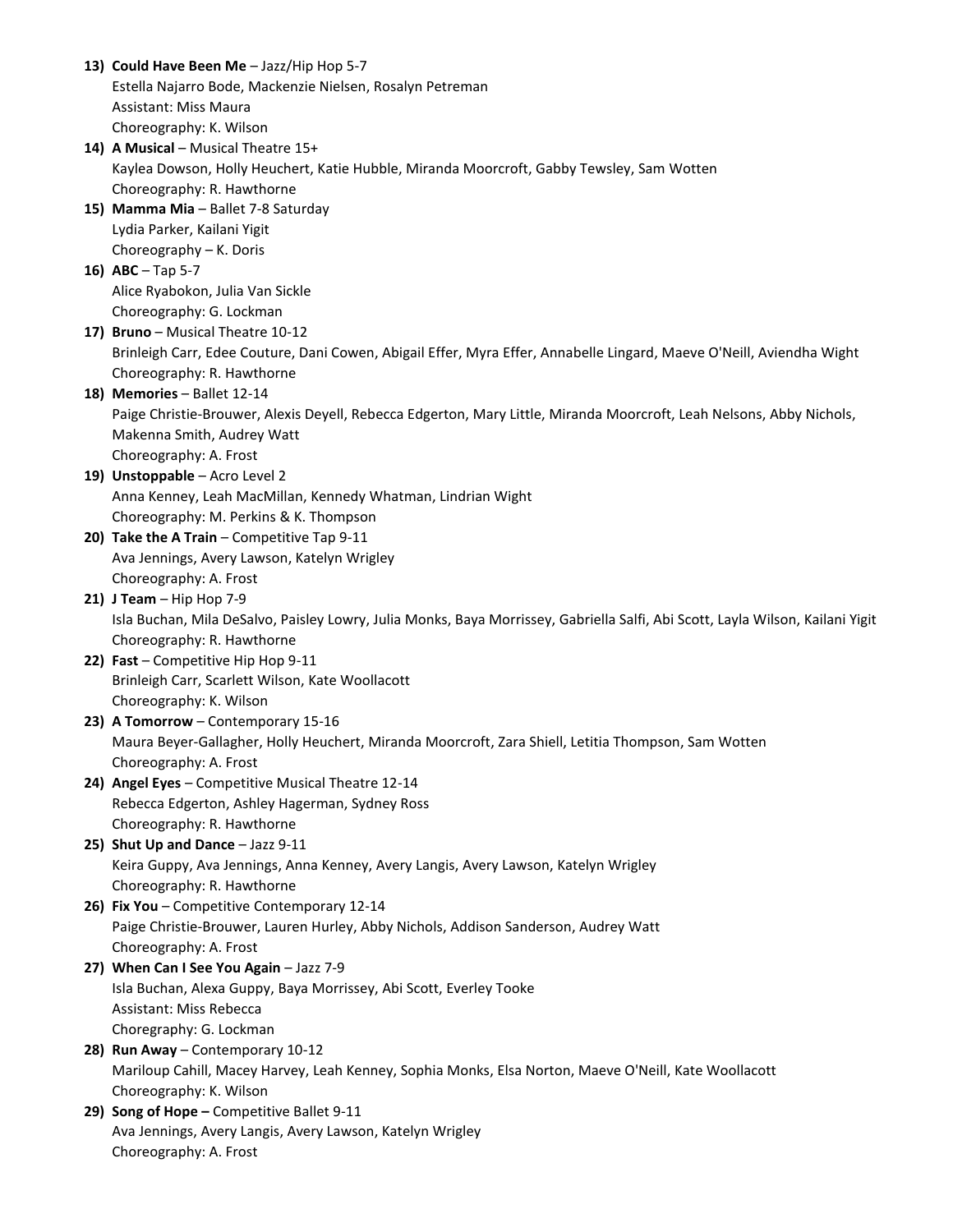- **30) Fly Me to the Moon** Competitive Tap 15-16 Katie Hubble, Gabby Tewsley, Sam Wotten Choreography: A. Frost
- **31) Confident** Competitive Jazz 12-14 Bridgit Bowden, Paige Christie-Brouwer, Rebecca Edgerton, Ashley Hagerman, Lauren Hurley, Mary Little, Lucy Perkins, Addison Sanderson, Audrey Watt Choreography: K. Wilson
- **32) ALUMNI Dance**

## **Intermission 10 minutes**

**33) Conga** – Tap 15-16 Katie Hubble, Miranda Moorcroft, Zara Shiell, Gabby Tewsley, Sam Wotten Choreography: A. Frost

- **34) Stronger** Hip Hop 15+ Maura Beyer-Gallagher, Holly Heuchert, Casey O'Brien Choreography: K. Wilson
- **35) Love is All You Need** Competitive Ballet 12-14 Paige Christie-Brouwer, Mary Little, Leah Nelsons, Abby Nichols, Audrey Watt Choreography: A. Frost
- **36) Quiet** Competitive Contemporary 17+ Lily Coghlan, Kate Doris, Gabby Lockman, Ella Marshak, Mason Perkins, Laura Smyth, Emily Toupin Choreography: A. Frost
- **37) One** Acro Level 4-3 Breanne Budnik, Fiona Connolly Choreography: K. Wilson
- **38) Been a Long Day** Competitive Musical Theatre 10-12 Brinleigh Carr, Annabelle Lingard, Maeve O'Neill Choreography: R. Hawthorne & B. Ostrander
- **39) Here Comes the Sun** Lyrical 9-11 Ava Jennings, Avery Langis, Avery Lawson, Julia Monks, Elise Morin, Katelyn Wrigley Choregraphy: G. Lockman

## **40) Tribe** – Jazz 12-14

Bridgit Bowden, Paige Christie-Brouwer, Rebecca Edgerton, Ashley Hagerman, Lauren Hurley, Mary Little, Lucy Perkins, Addison Sanderson, Audrey Watt Choreography: K. Wilson

- **41) Landslide** Competitive Tap 17+ Gabby Lockman, Laura Smyth, Emily Toupin Choreography: A. Frost
- **42) Talking to the Moon** Competitive Contemporary 15-16 Maura Beyer-Gallagher, Holly Heuchert, Letitia Thompson, Sam Wotten Choreography: A. Frost
- **43) Say It Right** Jazz 15+ Gabby Charles, Cossette Schmidt-Salcido Choreography: R. Hawthorne
- **44) Best Day of My Life** Competitive Tap 12-14 Leah Nelsons, Audrey Watt Choreography: A. Frost
- **45) Calling All the Monsters** Competitive Jazz 9-11 Ava Jennings, Anna Kenney, Avery Langis, Avery Lawson, Katelyn Wrigley Choreography: R. Hawthorne
- **46) Twist that Frown** Musical Theatre 12-14 Rebecca Edgerton, Ashley Hagerman, Sydney Ross, Makenna Smith Choreography: R. Hawthorne